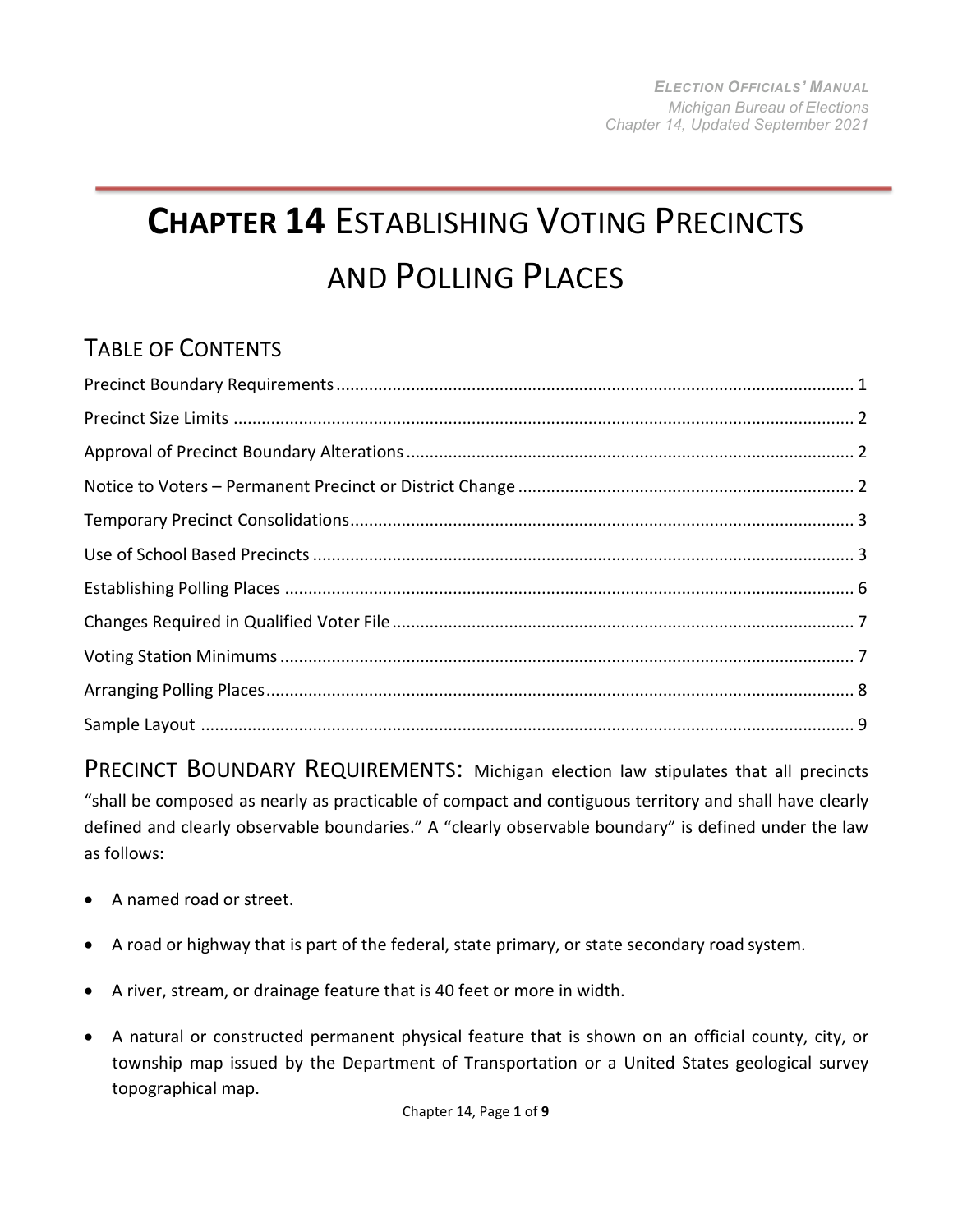- An apartment building, a dormitory or other permanent multiple-unit housing structure.
- A village or school district boundary line.

<span id="page-1-0"></span>PRECINCT SIZE LIMITS: Each precinct must not contain more than 2,999 active registered voters. Inactive voters registered within a precinct may be removed from the overall precinct count.

<span id="page-1-1"></span>APPROVAL OF PRECINCT BOUNDARY ALTERATIONS: In townships and charter townships, the approval of all precinct boundary alterations must be granted by the local election commission. In a city, the approval of all precinct boundary alterations must be granted by the local election commission or other officials charged with the performance of the duty by the jurisdiction's charter.

Precinct boundary changes must be approved no later than 210 days prior to the August primary in an even numbered year; however, in the second year following the federal census precinct boundary changes must be approved no longer than 120 days following the August primary. (MCL 168.661(3))

<span id="page-1-2"></span>NOTICE TO VOTERS – PERMANENT PRECINCT OR DISTRICT CHANGE: An updated Voter Identification Card must be issued to every voter affected by a permanent voting district change or a precinct reassignment.

- Electors placed in a new Congressional, State Senate, State House or County Commissioner District must be issued a corrected Voter Identification Card. (MCL 168.499(3))
- Electors assigned to a new precinct must be issued a corrected Voter Identification Card. (MCL 168.499(3)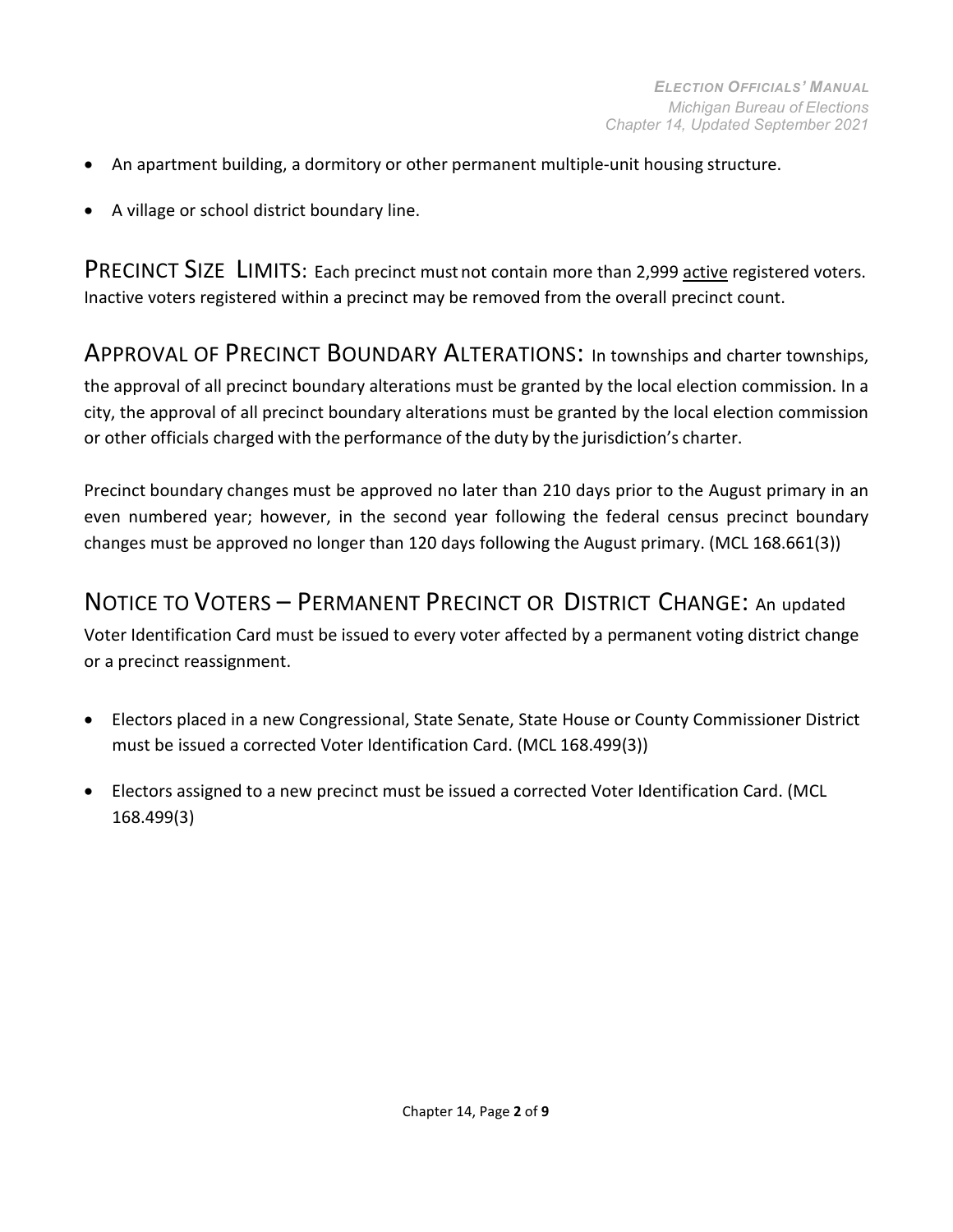## <span id="page-2-0"></span>TEMPORARY PRECINCT CONSOLIDATIONS

*Temporary Precinct Consolidations:* Where a city, township, local school district, intermediate school district or community college district is divided into two or more precincts, the precincts may be combined to conduct any election scheduled in the city, township, or school district otherthan an August primary, November general election an even-numbered year, a special statewide election or a special federal election. A "consolidated" precinct established under the allowance cannot contain more than 5,000 active registered voters. *(MCL 168.659)*

- The consolidation of precincts must be effected through the adoption of a resolution by the appropriate election commission on the county, city or township level. The resolution must be adopted at least 60 days prior to the election involved. When determining whether to consolidate precincts for an upcoming election, the election commission must consider the complexity of the ballot and the anticipated turnout for the election. *(MCL 168.659)*
- If a decision is made to proceed with the consolidation of precincts for an upcoming election, *whole precincts* must be combined; the precincts involved in the consolidation cannot be divided. *(MCL 168.659)*
- In an instance where the consolidation of precincts will make it necessary for voters to attend a different polling place location to participate in the election, the election commission must notify the affected voters of the new polling place location established for the election by mail "or other method designed to provide actual notice to the registered electors." On the day of the election, the election commission must post a notice of the polling place location change at each polling place location eliminated for the election. The notice must provide directions to the new polling place location established for the precinct. *(MCL 168.659)*

## USE OF SCHOOL BASED PRECINCTS

*Note:* In the conduct of special school elections, School Election Coordinating Committees have a choice to establish permanent school-based precincts not to exceed 2,999 voters. Or the School Election Coordinating Committees may choose to temporarily consolidate voting precincts via the authorized election commission prior to each election in order to accommodate up to 5,000 voters depending on the logistics of the various units of government impacting the special election.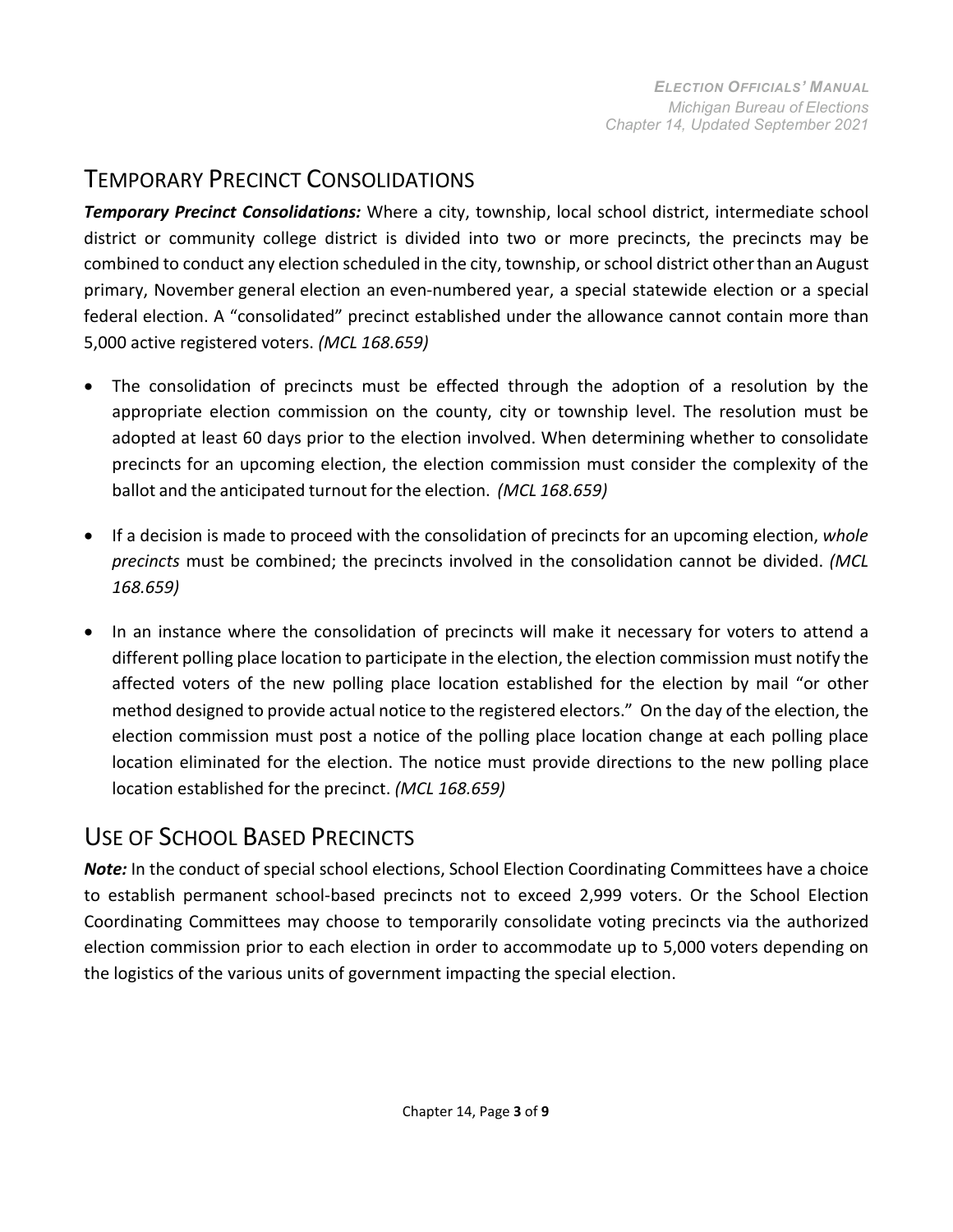*Permanent School District Precincts:* Where a *county clerk* is responsible for serving as a school district's "election coordinator," the county election commission is responsible for establishing the school district's precincts and polling place locations for special school elections. (MCL 168.301(5) as amended under PA 71 of 2005) Where a *city or township clerk* is responsible for serving as a school district's "election coordinator," the city or township's election commission is responsible for establishing the school district's precincts (if there is a need to establish separate precinct boundaries for the conduct of the school district's special elections) and the city or township's legislative body is responsible for establishing the school district's polling place locations (if there is a need to establish separate polling place locations for the conduct of the school district's special elections).

*Precinct Size Limit:* Precincts established for the conduct of local school district elections, intermediate school district elections and community college district elections cannot contain more than 2,999 active registered voters.

*Combined School District Election/Local Election:* Regardless of the arrangements made by an "election coordinating committee" chaired by a county clerk, the clerk of a city or township that falls in the local school district, intermediate school district or community college district *must* conduct an upcoming regular or special school election *if the city or township is holding a regular or special election at the same time*. The law extends two options for the administration of the combined school district election/local election:

- The clerk may administer the combined school election/local election with the same precincts and polling places established in the jurisdiction for the conduct of state and federal elections. (If the use of such precincts to administer the school election changes any polling place voters routinely attend to participate in the school district's elections, the city or township clerk is responsible for notifying the affected voters of the polling change for the school election.)
- The clerk may administer the combined school election/local election with the precincts and polling places established by the school district's "election coordinating committee" for the conduct of school elections. (This option cannot be selected without the consent of the county clerk who is functioning as the school district's "election coordinator." Note: This option cannot be selected if it would result in voters having to travel outside of their city or township of residence in order to participate in the city or township portion of the election. Additionally, this does not preclude a city or township forced to open their precincts for a special election from hosting voters on the school issue from a neighboring jurisdiction.)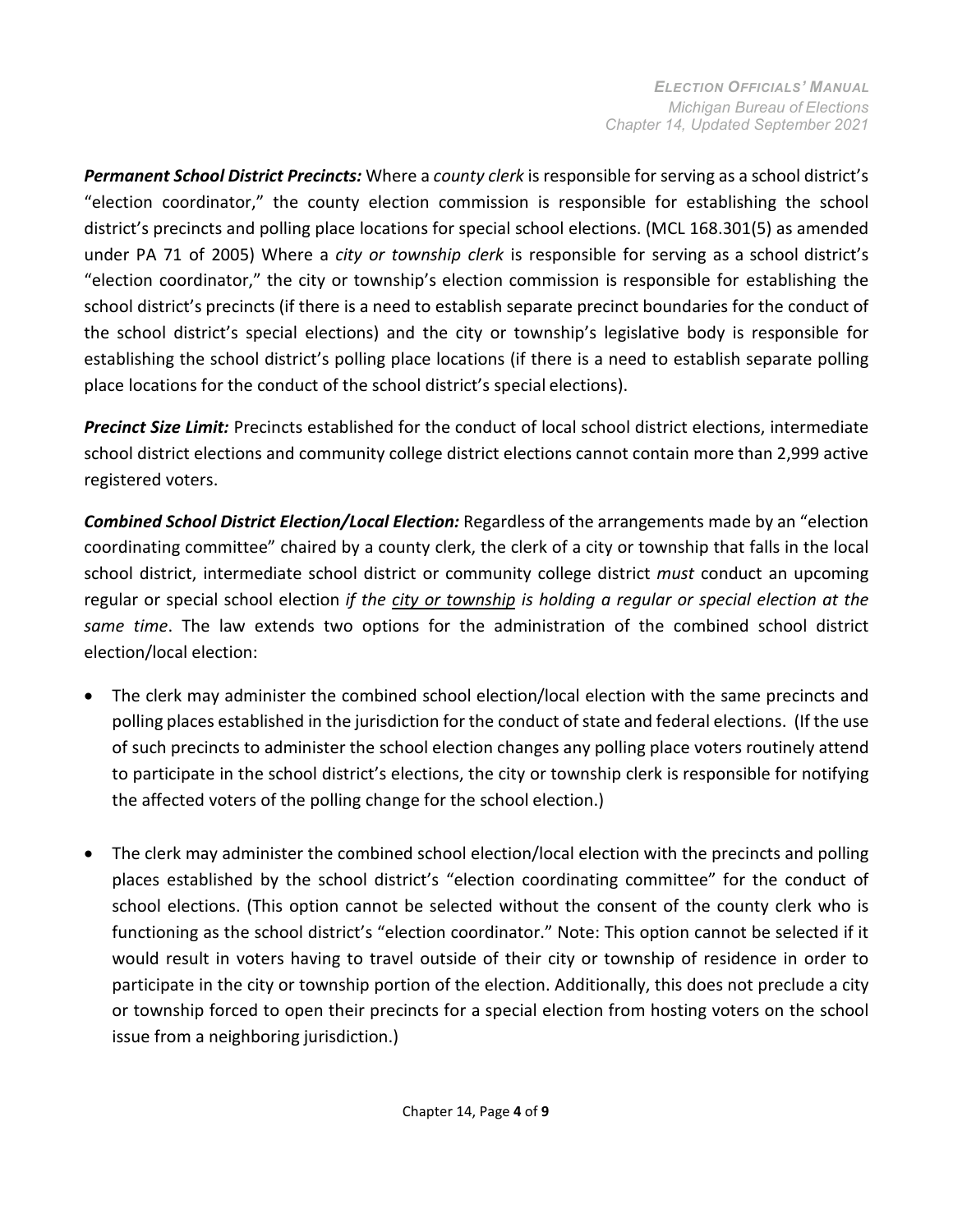**Temporary Consolidation of Precincts for the Conduct of Special School Elections:** Although many School Election Coordinating Committee Plans are utilized as a vehicle for outlining how precincts may be organized in the event of a special school election, election coordinators should note that the authority to consolidate precincts is not provided for in MCL 168.305 which outlines the contents of the school election plan. Rather, section 305 points to MCL 168.659 for the lawful authority to establish precincts, which rests with either the County Election Commission or the City/Township Election Commission depending on the participating units of government. If precinct consolidations are sought to efficiently conduct a special school election, they must be executed no less than 60 days prior to each special election.

Where a local school district, intermediate school district or community college district is divided into two or more precincts, the precincts may be temporarily combined to conduct any election scheduled in the school district. A "consolidated" precinct cannot contain more than 5,000 active registered voters.

- Precincts **cannot** be consolidated if the school district's election is held on the same date as an evennumbered year November election, an even-numbered year August primary, a special statewide election or a special federal election.
- In order to consolidate precincts, a resolution must be adopted by the appropriate election commission at least 60 days prior to the election. When determining whether to consolidate precincts for an upcoming election, the election commission must consider the complexity of the ballot and the anticipated turnout for the election. To determine the appropriate election commission with the authority to consolidate precincts, use the following guidelines:
	- If a city or township has "opted-in" to conducting all special school elections (opening their precincts) and they are **not** accepting voters from a neighboring jurisdiction, the authority for consolidating precincts rests solely with the city/township election commission within their borders.
	- If a city or township has "opted-in" to conducting all special school elections on behalf of their voters and they will be accepting voters migrating in from a neighboring jurisdiction, the authority to create this precinct rests with the County Election Commission because the precinct will be crossing jurisdictional lines. An agreement to accept the neighboring voters should be established with the hosting clerk.
	- If all jurisdictions or multiple jurisdictions within a school district choose **not** to "opt-in" to conducting special school elections, the County Election Commission possesses the authority to establish precincts.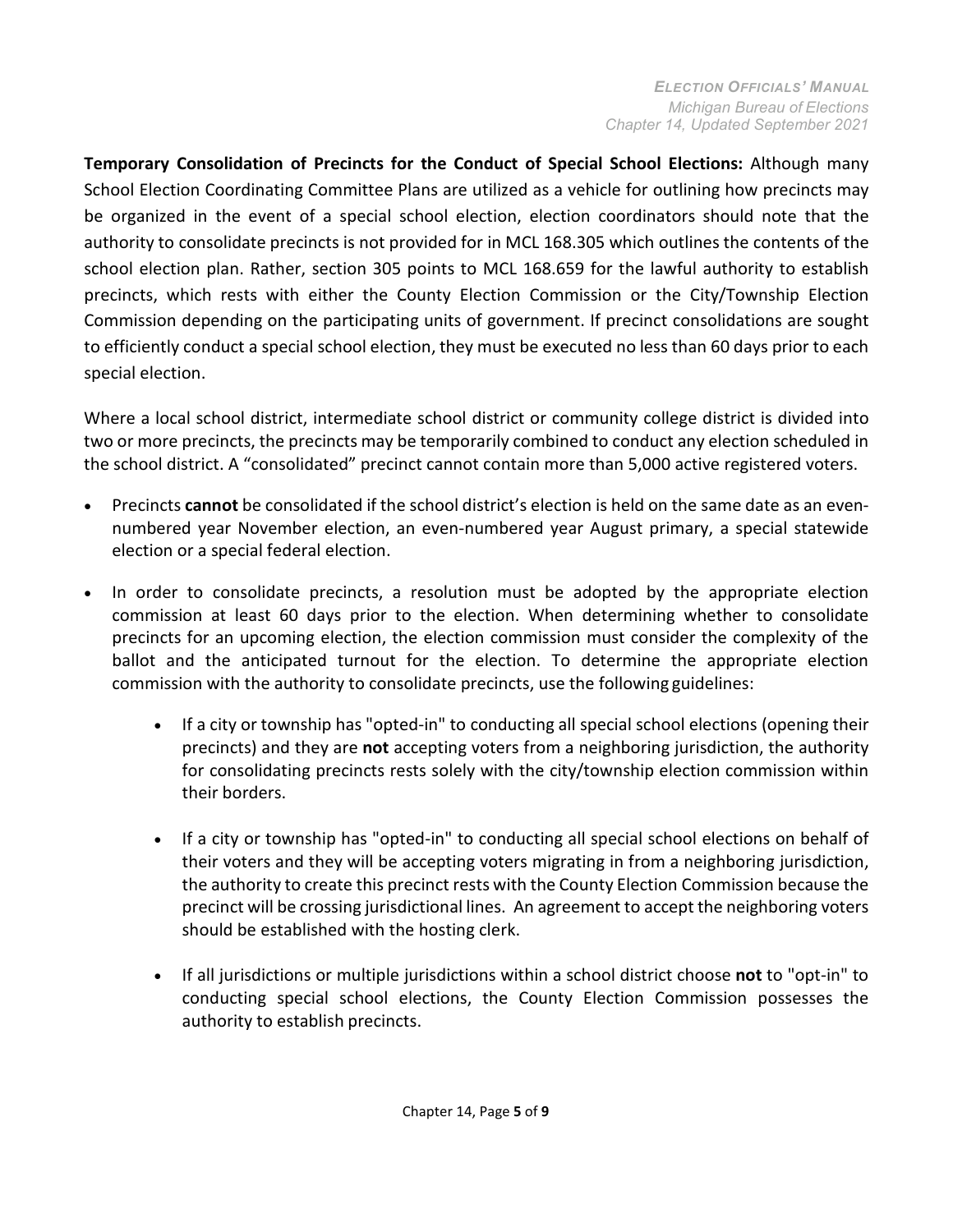- If the precincts being consolidated cross county boundary lines, the County Election Commission of the coordinating county possesses the authority to consolidate the precincts.
- If the precincts being consolidated do not cross county boundary lines, the County Election Commission of the home county possesses the authority to consolidate the precincts.
- If a decision is made to consolidate precincts, **whole precincts** must be combined; the precincts involved in the consolidation cannot be divided.
- If a consolidated precinct will make it necessary for voters to attend a different polling place location, the election commission must notify the voters of the new polling place location by mail "or other method designed to provide actual notice to the registered electors." On the day of the election, the election commission must post a notice at each polling place location eliminated for the election. The notice must include directions to the polling place location the voters must attend.

<span id="page-5-0"></span>ESTABLISHING POLLING PLACES: The city council or township board is responsible for determining the location of polling places in the jurisdiction. Michigan election law, MCL 168.662, provides the following with respect to the establishment of polling places:

- Whenever possible, a polling place must be located in a publicly owned or controlled facility suchas a school building, fire station or police station.
- If it is necessary to establish a polling place in a building other than a publicly owned or controlled facility, the building must be owned or controlled by an organization that is "exempt from federal income tax pursuant to section 501(c) other than 501(c)(4), (5), or (6) of the internal revenue code of 1986…."
- As an exception to the above, a polling place may be established in a "profit or nonprofit residence or facility in which 150 persons or more aged 62 or older reside or at an apartment building or complex in which 150 persons or more reside."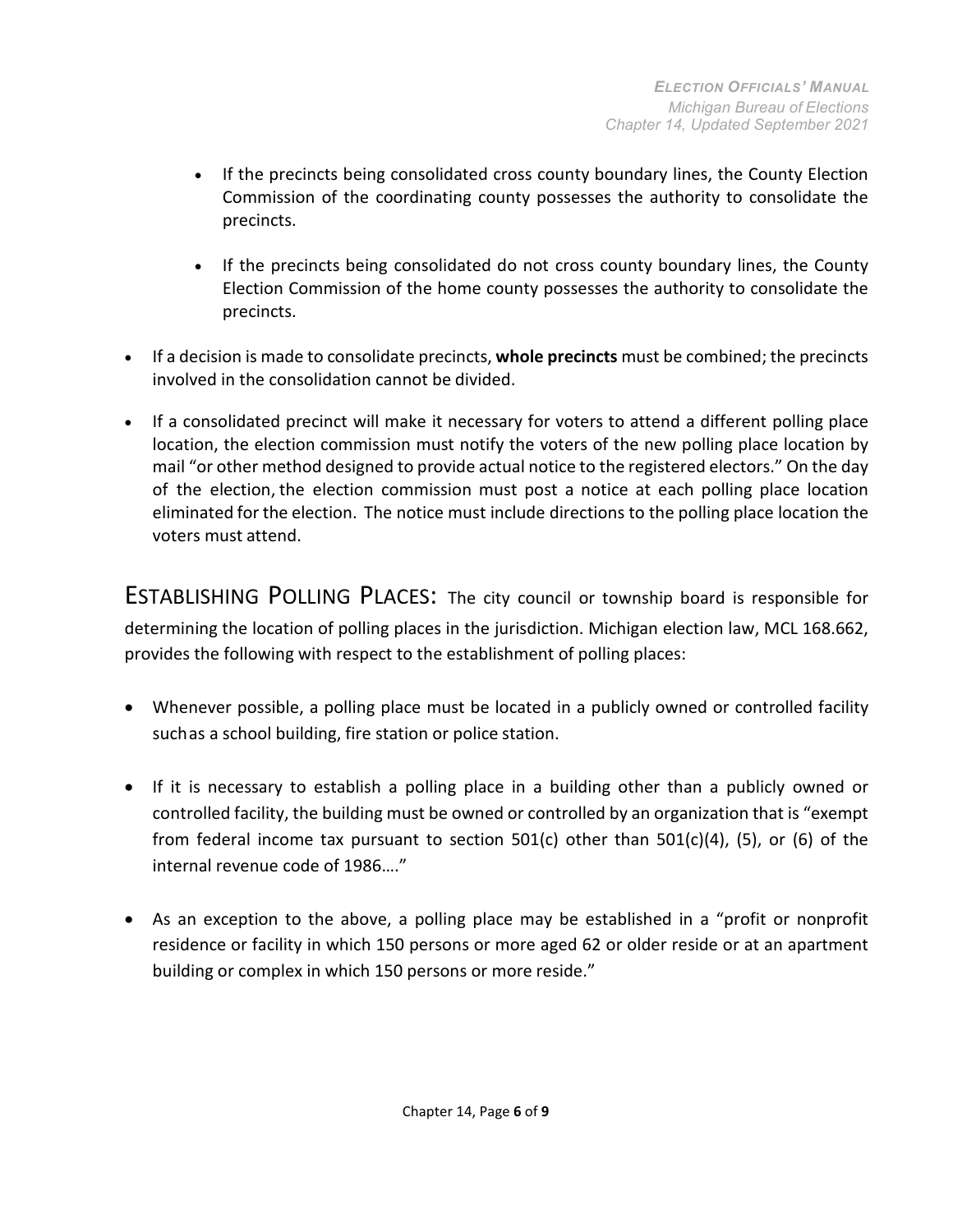- All polling places must be fully accessible to the elderly and handicapped. If necessary, the use of temporary ramps and signs designating handicap parking spaces may be employed on Election Day to ensure access.
- If a polling place is established in a building not owned or controlled by the city or township, it is advisable to have a polling place use agreement with the building owners.
- A polling place may *not* be established in a building that is owned by a business, individual, firm, organization, etc. that has established, directs, controls or financially supports the administration of a Political or Independent Committee registered under the Campaign Finance Act. This prohibition extends to a building owned by a subsidiary of a corporation or the local of a labor organization if the parent corporation or labor organization has established, directs, controls or financially supports the administration of a Political or Independent Committee.
- The same polling place may be used to accommodate up to six precincts if logistically practical. While the polling place is not required to be located within the precinct boundaries, each precinct must have its own precinct board within the shared polling place.
- A polling place may not be established, moved or abolished less than 60 days before an election unless the polling place has been "damaged, destroyed, or rendered inaccessible or unusable as a polling place."
- An Accessibility Checklist can be found in the eLearning Center for use in determining whether a site is fully accessible or not. Use of the checklist is strongly recommended as there are many requirements to ensure ADA compliance.

CHANGES REQUIRED IN QUALIFIED VOTER FILE: Whenever a precinct or district boundary line or polling place changes, the information must also be updated in QVF.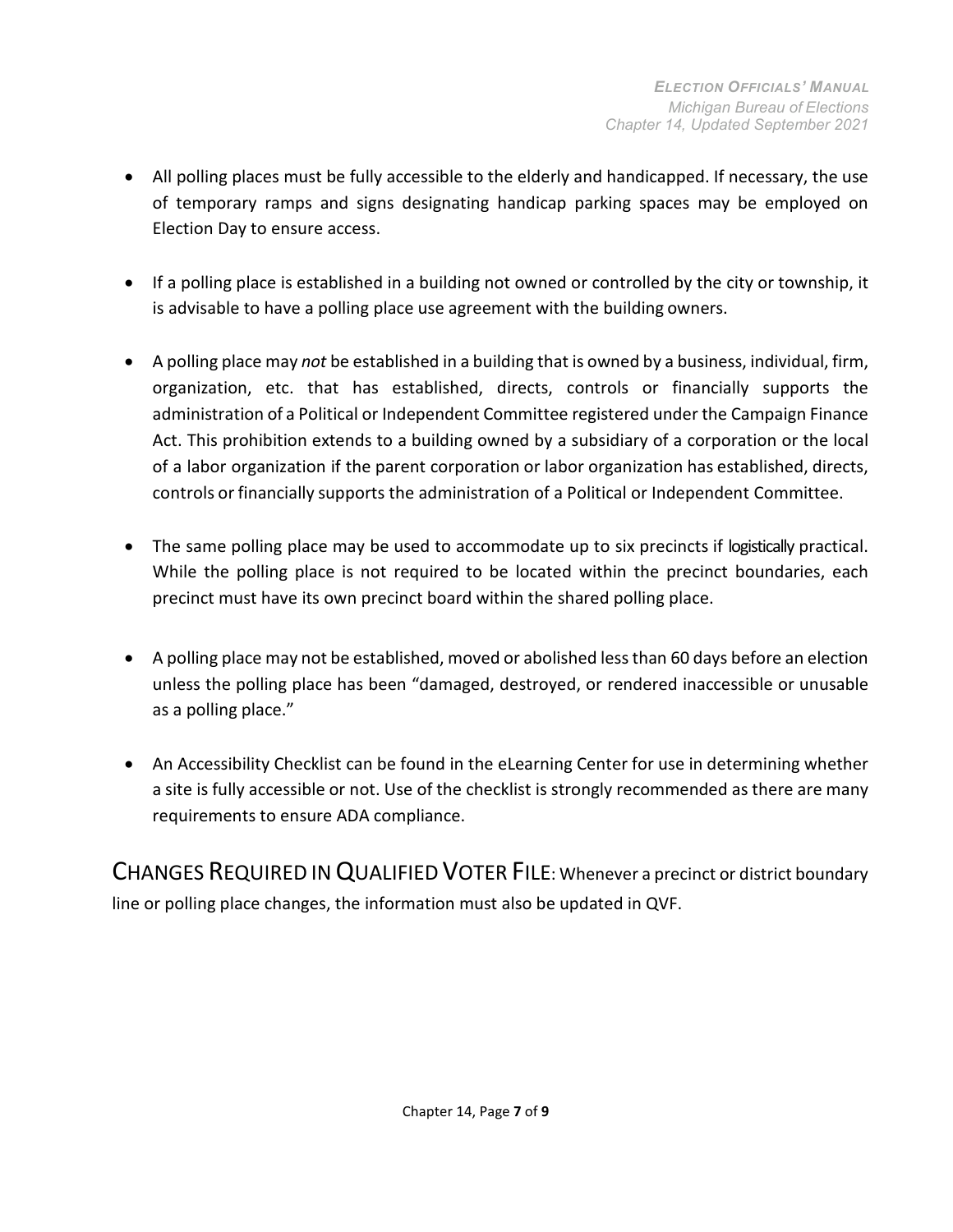VOTING STATION MINIMUMS: At least one voting station must be provided for every 300 registered voters. For General elections, the Bureau of Elections recommends a booth for every 80- 100 active registered voters. Careful consideration must be given to the projected in-person turnout, length of the ballot and the number of voters each voting station can handle per hour. The local election commission should provide additional voting stations needed to ensure the orderly conduct of the election even if it *exceeds* the minimum requirements. In addition, at least one accessible voting station must be provided in each polling place.

<span id="page-7-0"></span>ARRANGING POLLING PLACES: A polling place is composed of a processing/voting area and a public area. When arranging a polling place, consideration must be given to the space needed to establish these two areas, the need for an orderly flow of traffic and the right of voters to cast their ballots in secrecy.

- The processing/voting area of the polling place contains a table and chairs for the election inspectors appointed to work in the precinct. Sufficient room must be available in front of the table for electors who are offering to vote to stand. The election inspectors should be positioned so that they have a clear view of the polling place. The processing/voting area of the polling place also contains the voting stations and the tabulator needed to serve the precinct. Tabulators must be positioned in full view and close to the election inspectors so that they can be monitored at all times. The processing/voting area is reserved for the precinct inspectors engaged in processing voters, the voters applying to vote and in the process of voting, and any challengers qualified to serve in the precinct. No other persons have the authority to be present in the processing/voting area.
- The public area is reserved for voters entering and exiting the polling place and any persons on hand to observe the election who do not have official "challenger" status.

Some type of barrier must be established so that the processing/voting area of the polling place can be distinguished from the public area of the polling place. In instances where a polling place is used to accommodate two ormore precincts, caremust be taken to clearly separate the precinct boards to avoid voter confusion.